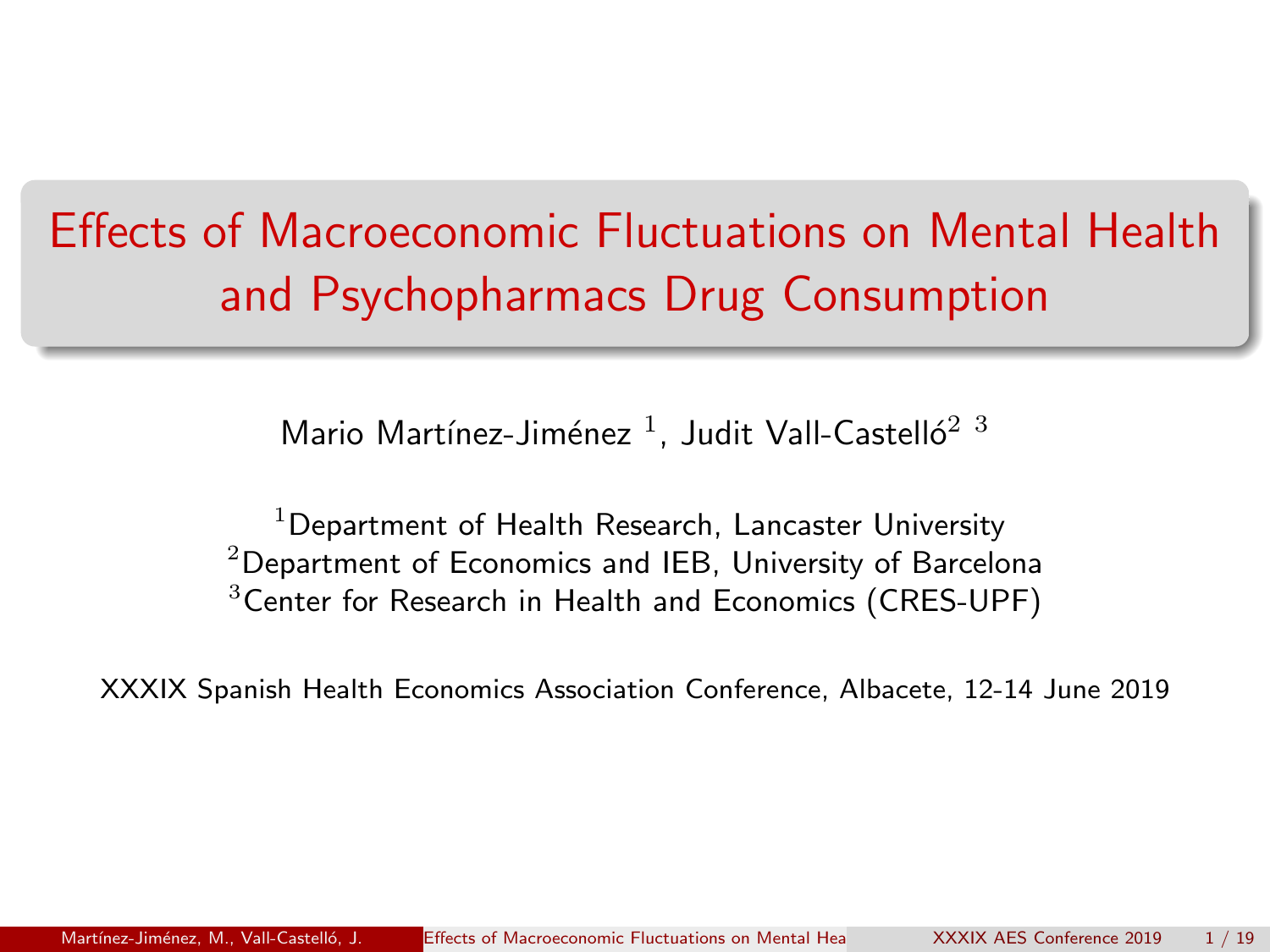# **Background**

- Mental health disorders represent a particularly complex challenge given their high prevalence and disability burden (Vigo, 2019).
- Public health officials have raised concerns that recession on this scale, and its economic consequences of unemployment, debt and losses of income, have potential health consequences (WHO-Europe, 2009).
- In Spain, antidepressant sales increased by 10% between 2009 and 2012 and, for the sales of anxiety drugs experience an **increase** from 3.6% in 2009 to 4.5% in 2010 (Gili et al., 2014).
- The net population impact of business cycles on depression symptoms remains speculative (Goldman-Mellor et al., 2010). Focusing on Spain:
	- increase in the prevalence of poor mental health among Spanish men (Bartoll et al., 2014).
	- long-term unemployment has a negative effect on both self-assessed and mental health, and these effects are worse during the economic crises (Urbanos-Garrido et al., 2015).
- Mixed empirical evidence from other settings about the effect of economic downturns on the mental health conditions.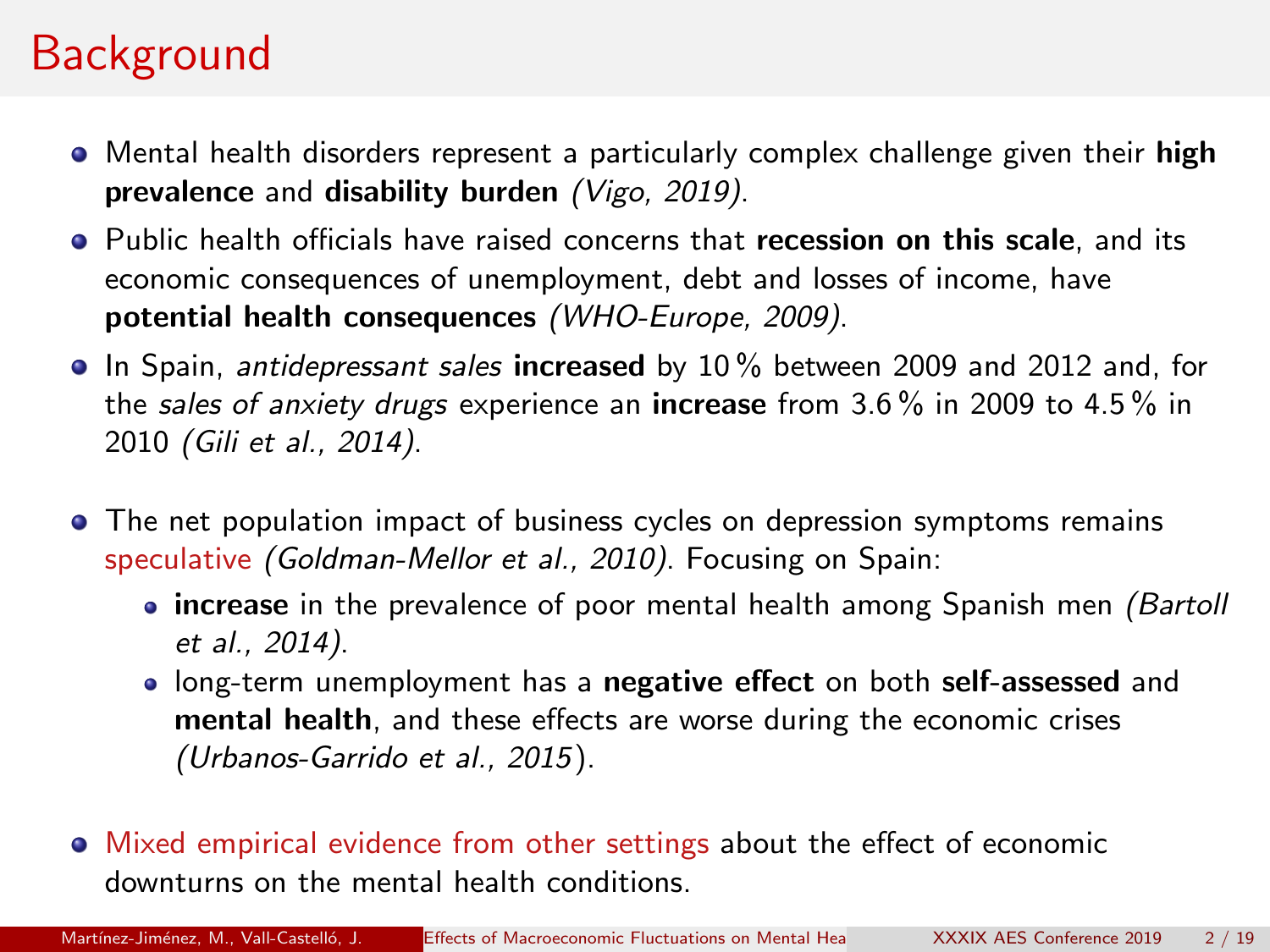- The literature on the impacts of business cycle fluctuations on psychotropic drugs consumption is scarce and inconclusive.
	- increase in the consumption of psychotropic drugs in the period following the economic crisis, using Catalan data (Barcelo et al., 2016).
	- **strong increase** in the consumption of marijuana and cocaine (Martin-Bassols et al., 2016).
	- $\bullet$  Arroyo (2016) finds a non-significant effect of the recent financial crisis on the consumption of psychotropic drugs.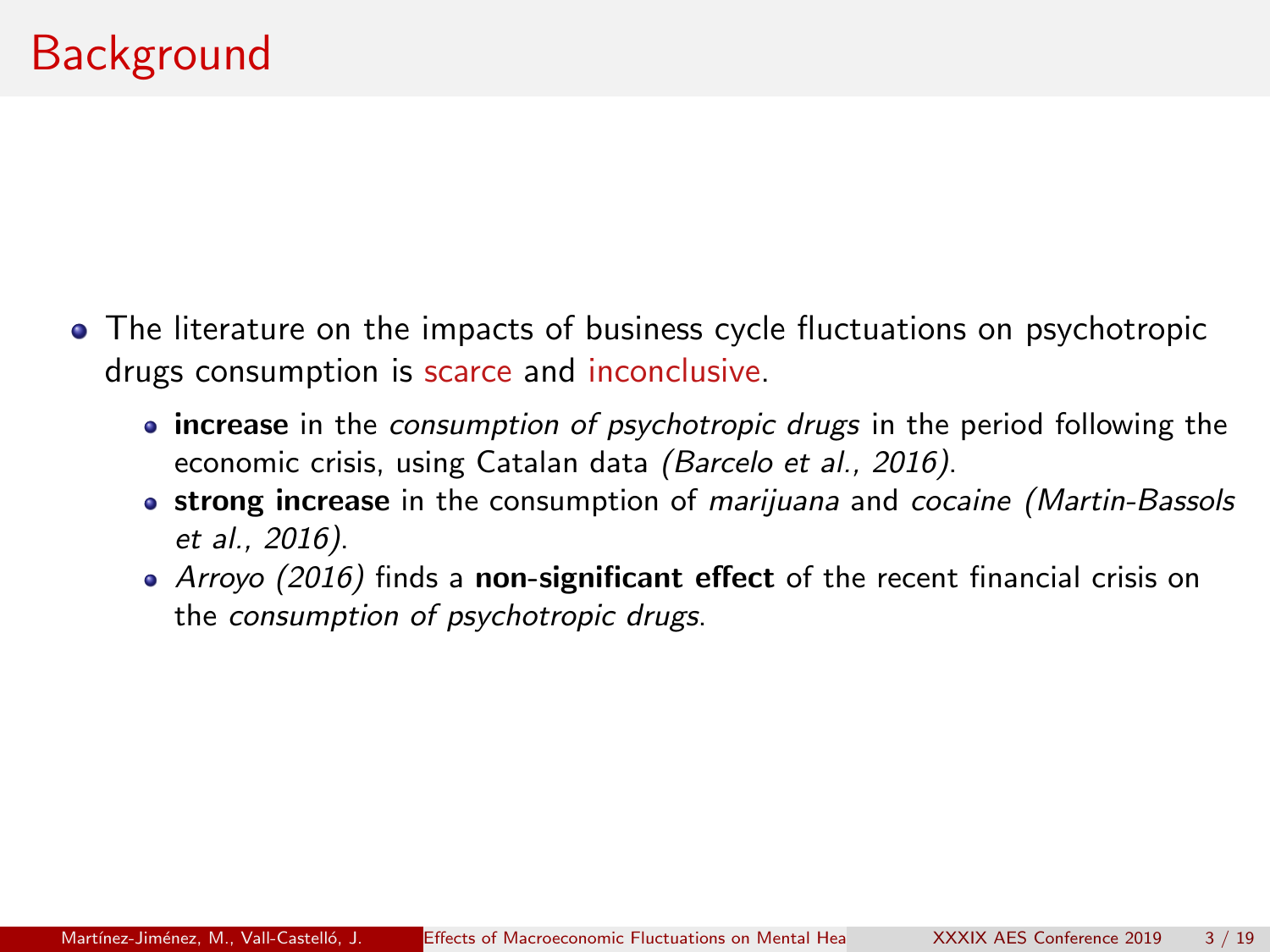### **Motivation**

- **I** Identify empirically the various causal pathways which link economic shocks to changes in mental health.
- Analyze if changes in mental health caused by business cycle conditions may lead to experience changes in the consumption of psychotropic drugs since they are used to mitigate the effects of these mental health disorders.
- **Contribute to the growing body of literature focusing on the temporal, as well as,** the local evolution of the economic cycle in order to isolate causal effects.

### Aim of the paper

To explore the effect of very strong economic fluctuations on the mental health status of the population, as well as, on their consumption of psychotropic drugs in a Spanish region, Catalonia.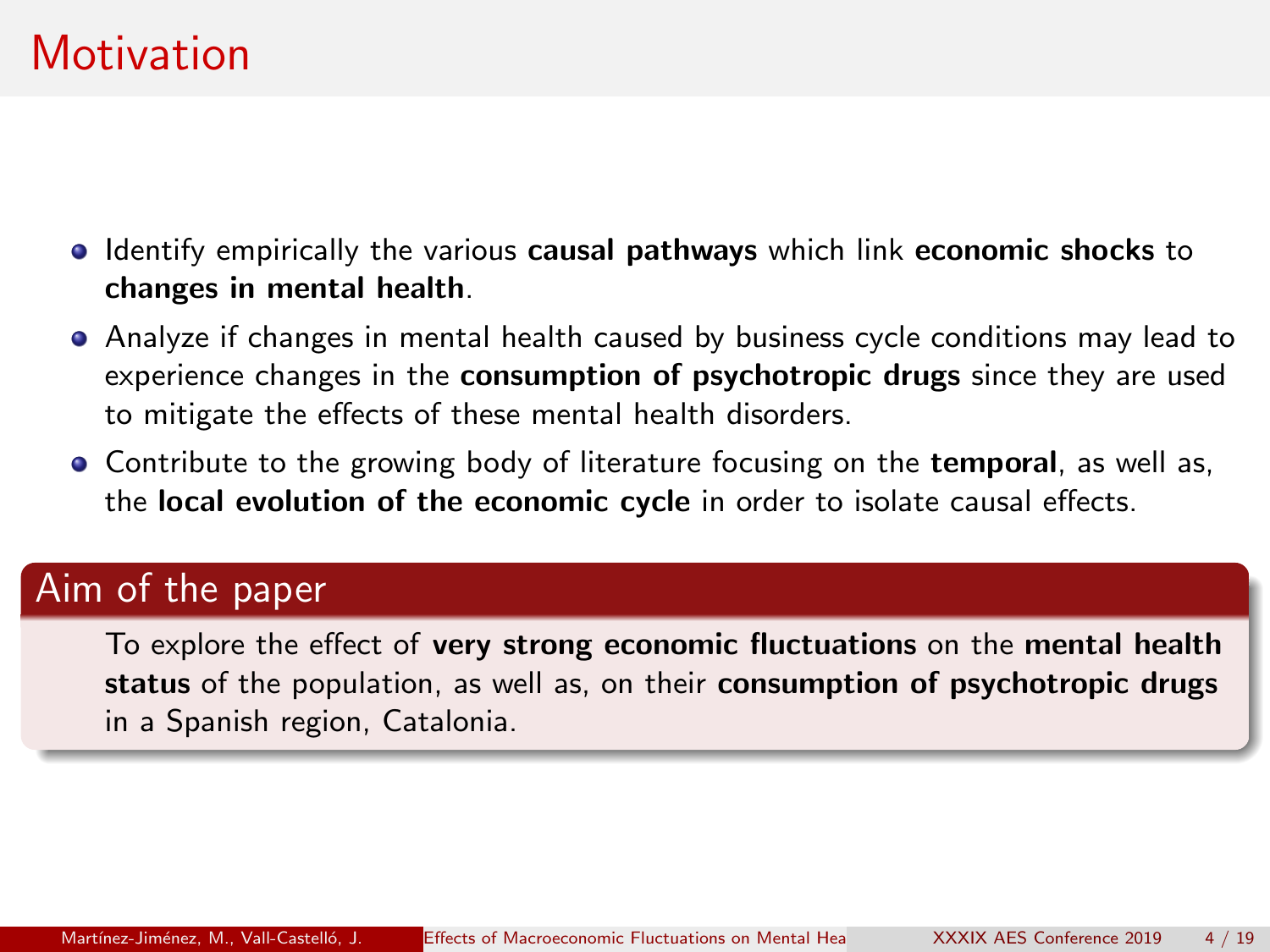### Mechanisms through which economic crises affect health

According to the human capital model of health investment, if individuals experience an economic shock:

- $\bullet$  we expect that the disposable income drops and living conditions may deteriorate leading to the enlargement of mental health problems.
	- $\Rightarrow$  Even those individuals that manage to keep their jobs may suffer from increased levels of stress that is known to influence health by affecting habits such as smoking, drinking, eating and so on (Brannon and Feist, 1997).
- **2** However, some analysts suggest that there may be **counter-intuitive health** benefits during hard economic times, as people may use their free time to practice more exercises or to do some other health enhancing activity (Ruhm 2000, 2003, 2006).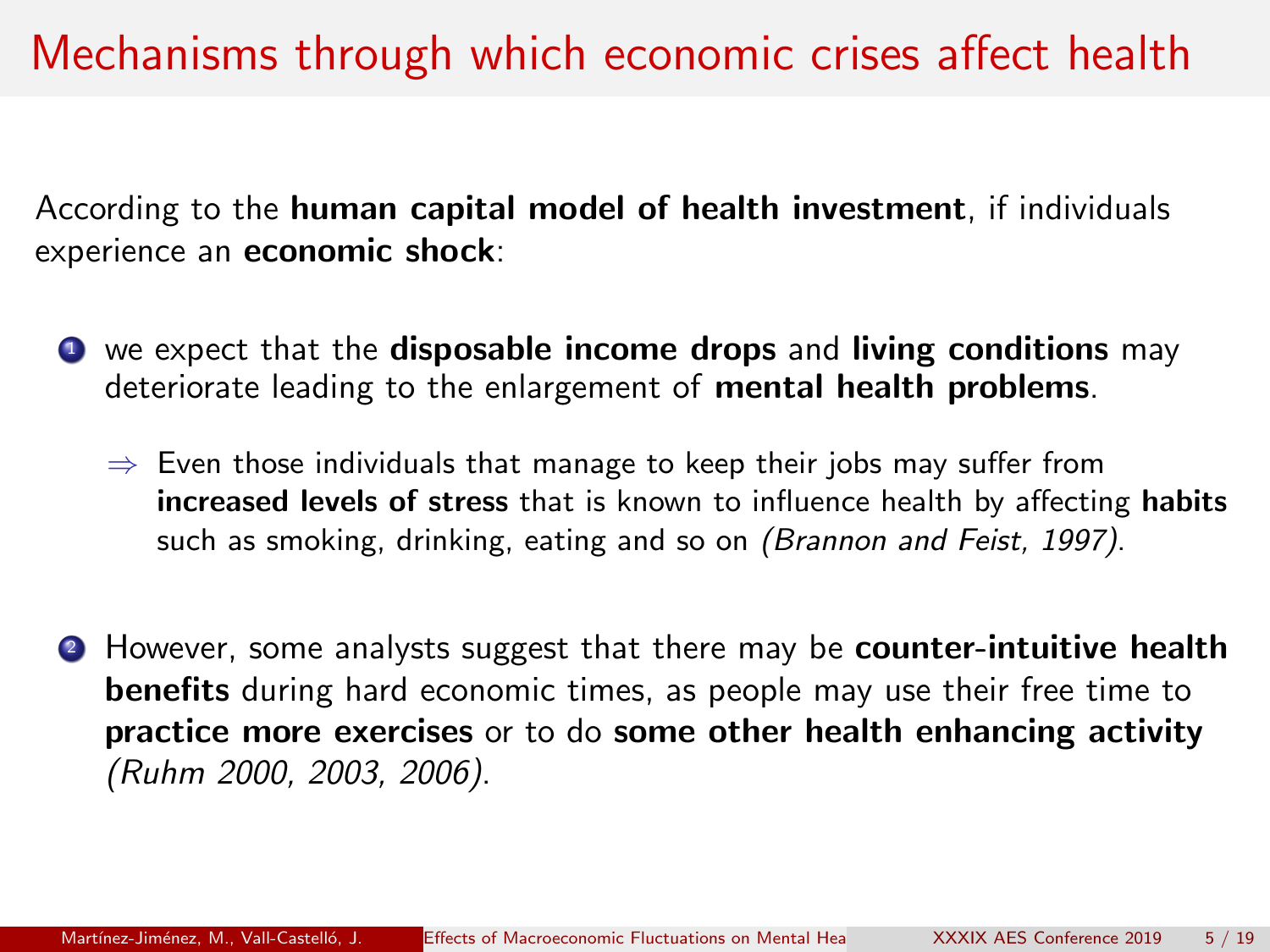- <span id="page-5-0"></span>• Dataset used was the years 2010-2015 of the **Catalan Health survey (ESCA)**, which is a **cross-sectional** population-based face-to-face *survey* and it is collected twice per year.
- We focus on a region, Catalonia, of a country, Spain, which experiences a deep economic recession in the late  $2000$ 's.  $\rightarrow$  [Figure](#page-18-1)
- $\bullet$  Individuals aged over 15 years have been analyzed.
- Representative sample of 26,849 interviewee.
- Highly individualised information related to: (i) personal characteristics, such as professional status and region of residence; (ii) health status and health behaviors: and (iii) the psychotropic drug consumption.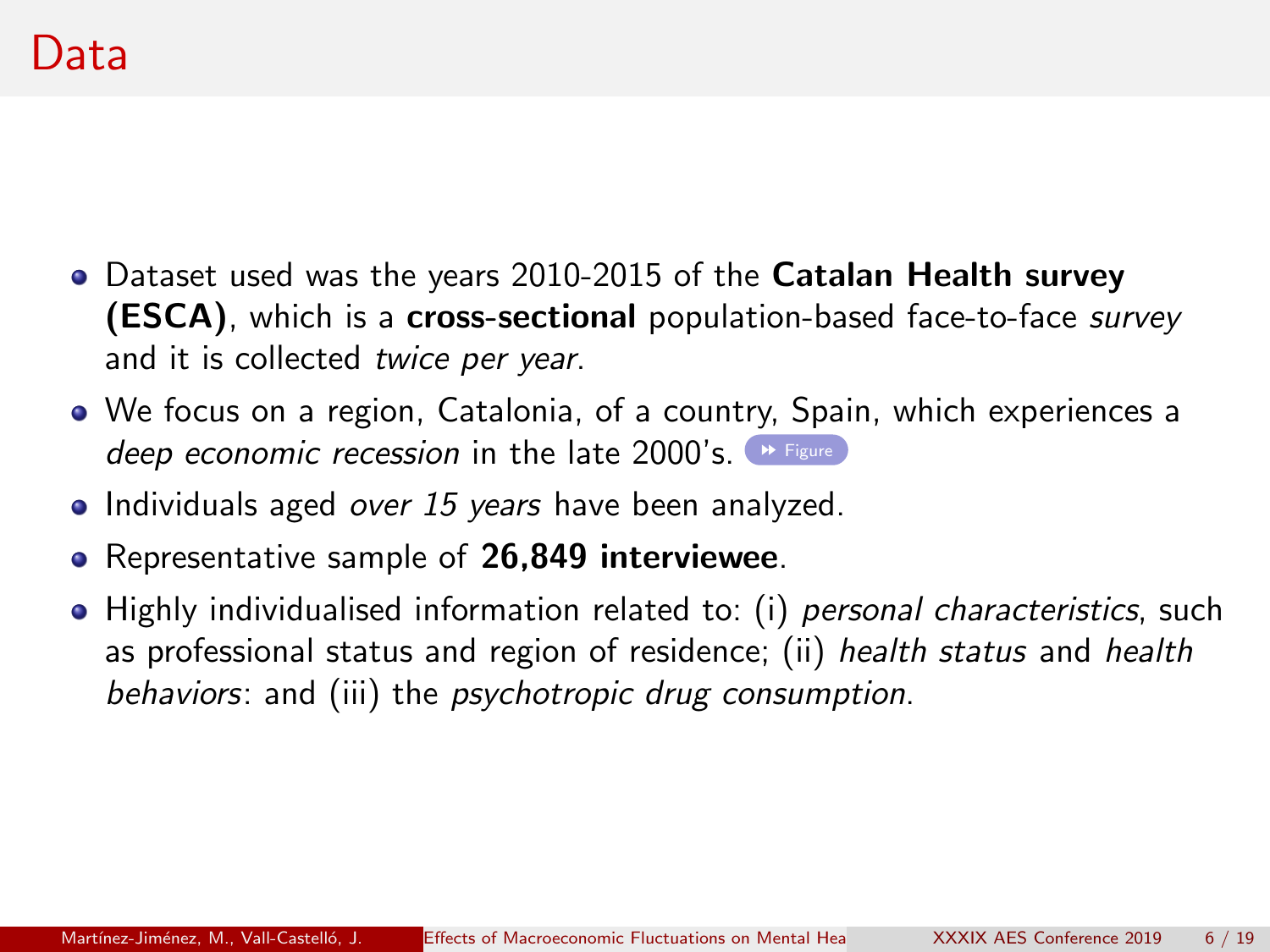Three main groups of dependent variables:

- $\bullet$  Consumption of psychotropic drugs: measured as consumption of (1) anxiolytics and consumption of (2) antidepressants.
	- **4** Anxiolytics drugs are defined as sleeping drugs, which is a substance aimed to calming anxiety and agitation without demising the level of conscious. We exclude tranquilizers because the incidence of its consumption is close to zero.
	- **2** Antidepressants are defined as all drugs that are used to treat depression.
	- $\Rightarrow$  All outcome variables are **binary** that take the numeric value 1 if an individual has consumed drugs and 0 otherwise.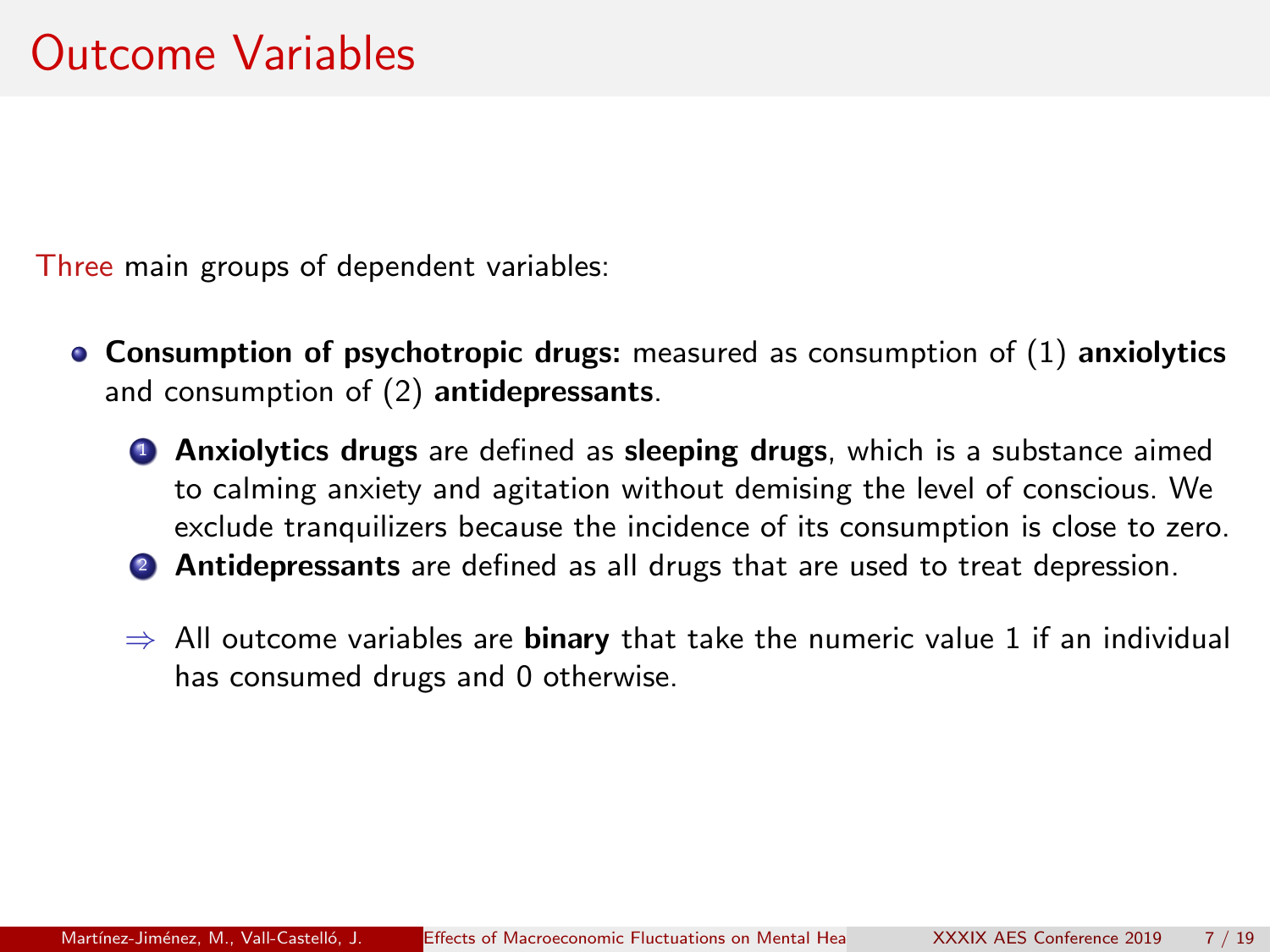- Mental health status: two main variables are the (1) risk of having poor mental health and the (2) self-reported mental health status.
	- **1** Risk of having poor mental health using a Mental Health Index (GHQ-12) that takes values 1 for individuals whose score is defined to be at risk of poor mental health, and takes values 0 for individuals with normal mental health evaluation.
	- <sup>2</sup> Self-reported mental health status that takes value 1 if individuals respond either to one of the mental disorders (depression and anxiety) or both of them.
	- **3** Chronic illness defined as a dummy variable that takes value 1 if the individual claims that she/he had a chronic illness and 0 otherwise.
	- **6 Self-assessed health (SAH)** captures general health status, which takes value 1 if individual reports one of the following health status: excellent, very good, or good, and takes 0 if the individuals reports a regular or bad health status.
- Health behaviors: include a dummy variables for enough sleep (more than 6 hours per day), for a currently smokers, and whether individual practice any physical activity.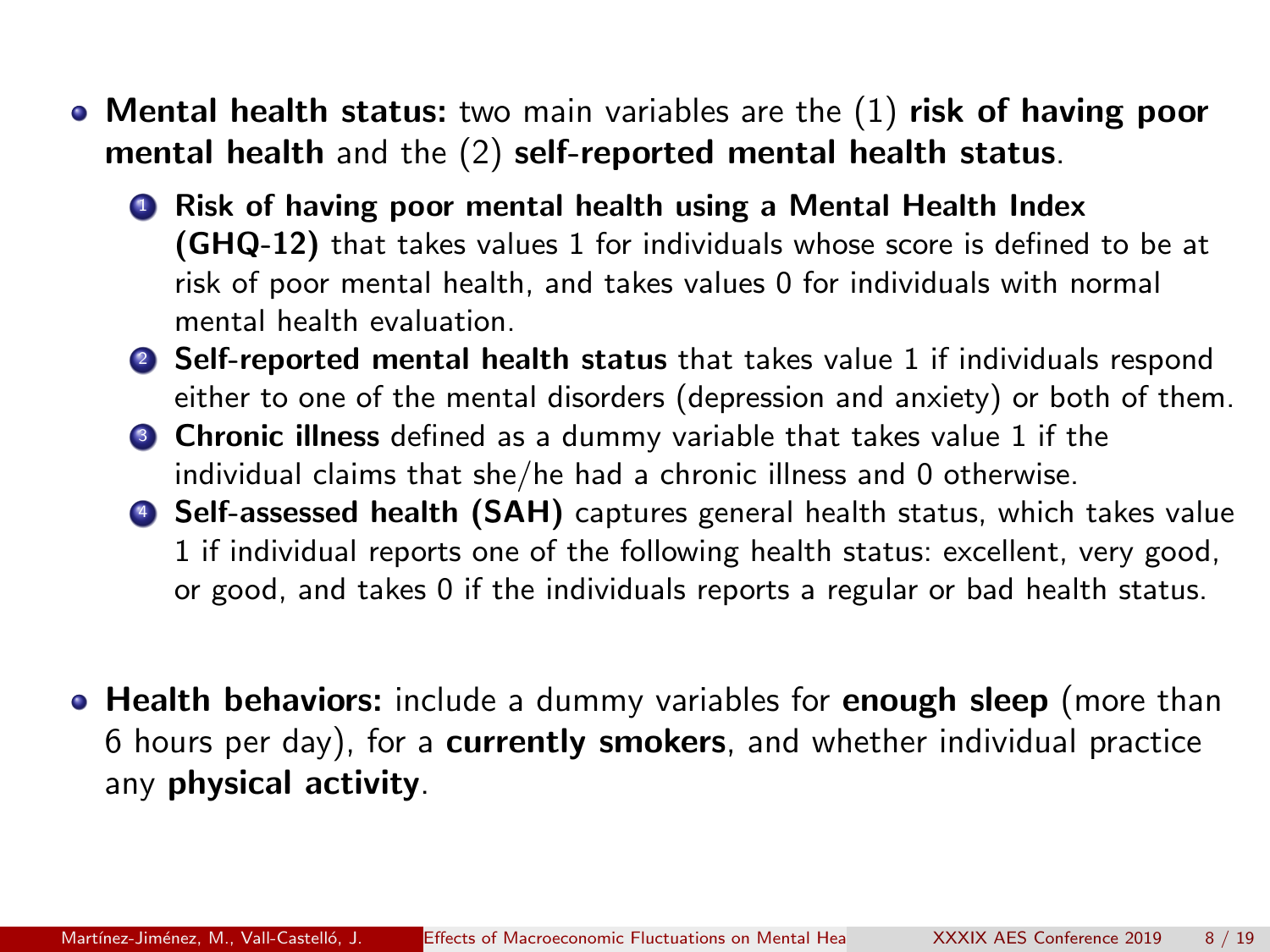# Study Design

**• Our variable of interest is the Unemployment Rate (UR) at the local** level:



- **UR data collected from the Catalan Institute of Statistics, which is linked with each** individual in the survey according to the municipal unit where he/she lives and the trimester-year in which he/she answers the questionnaire.
- The broad time horizon of the data ensures an unequal variation in business cycle  $\bullet$ conditions across 31 municipality units.

Martínez-Jiménez, M., Vall-Castelló, J. Effects of Macroeconomic Fluctuations on Mental Hea XXXIX AES Conference 2019 9 / 19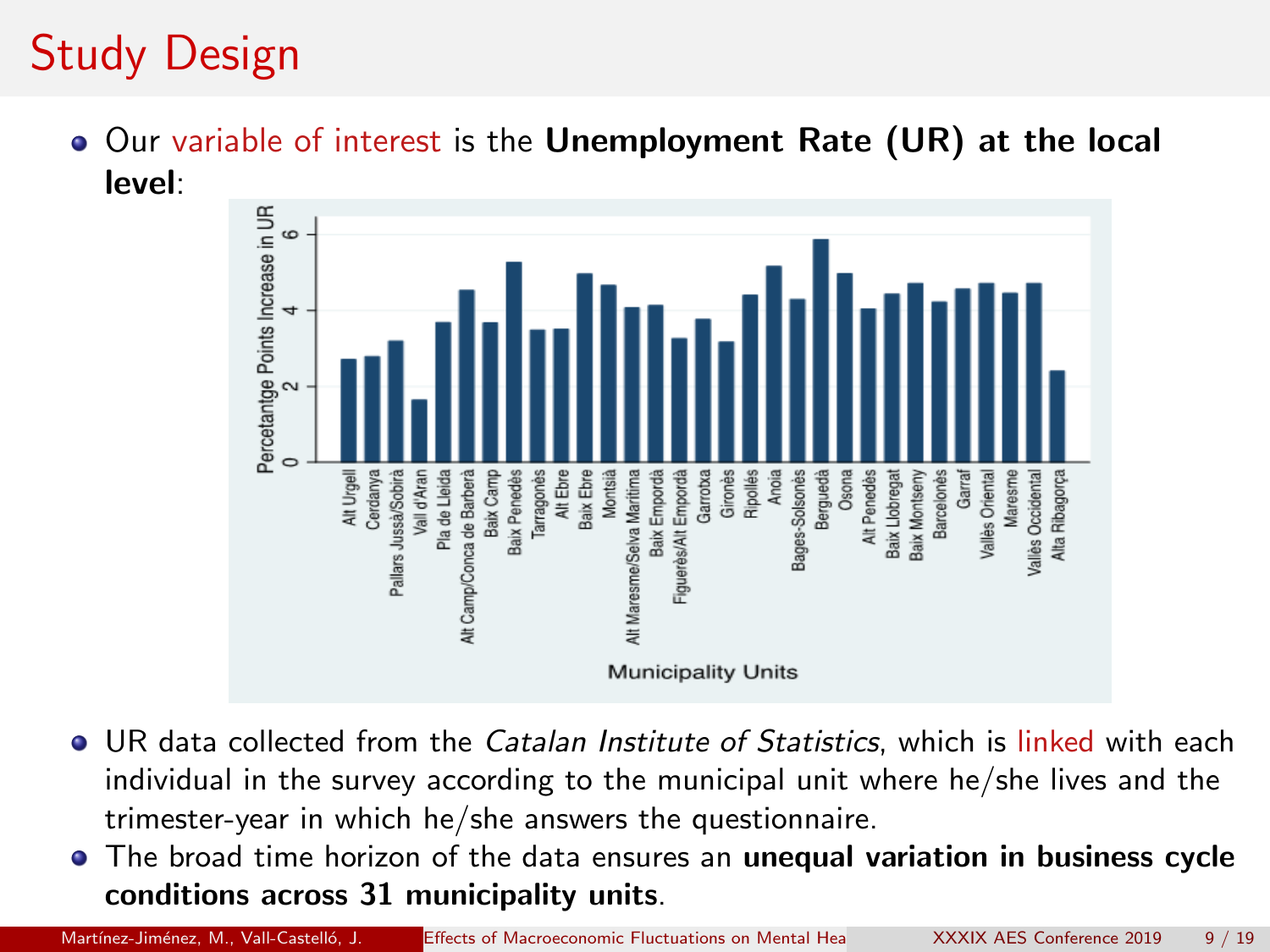# Model Specification

#### We estimate a fixed effects logistic regression model:

 $Y_{itm} = \alpha + \beta UnemployedmentRate_{tm} + \delta X_{itm} + \gamma M_m + \theta T_t$  (1)

|           | Meaning                                                                                        |
|-----------|------------------------------------------------------------------------------------------------|
| $Y_{itm}$ | Binary variable for 3 dependent variables for each individual "i" in each period "t" living in |
|           | municipality "m".                                                                              |
| $UR_{tm}$ | Unemployment Rate for each period "t" and municipality "m".                                    |
| $X_{itm}$ | individual control variables: age group dummies, gender and professional status.               |
| $M_m$     | Fixed Effects (FE) for each of the municipal unit.                                             |
| $T_t$     | Fixed Effects (FE) for each trimester-year.                                                    |

- $\bullet$  We estimate *Equation* (1) for each outcome variables separately, with and without explanatory variables, and using robust standard errors.
- $\theta_2$  is the estimate of interest.
- We report Average Marginal Effects (AMEs) results.
- $\bullet$  We also estimate the same *Equation (1)* for different sub-samples by age groups and gender in order to capture *heterogeneous impacts*.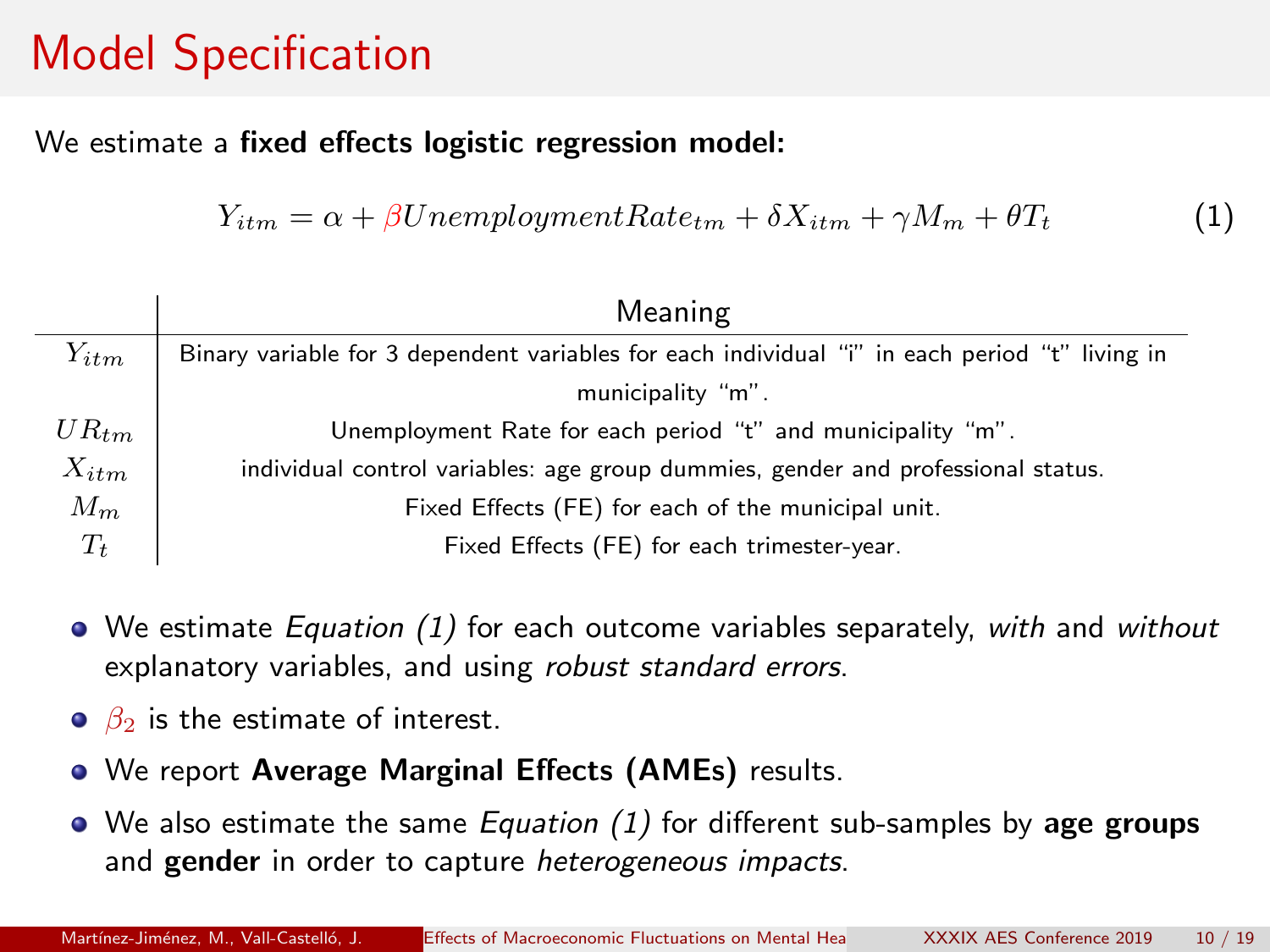# 1. Psychopharmac consumption

|                     | Antidepressant | Antidepressant | Sleeping pills | Sleeping pills |
|---------------------|----------------|----------------|----------------|----------------|
| Unemployment        | $-0.002$       | $-0.001$       | $-0.001$       | $-0.002$       |
| Rate                | (0.004)        | (0.004)        | (0.003)        | (0.004)        |
| FE Regional unit    | X              | X              | $\times$       | x              |
| FE Year             | x              | x              | X              | x              |
| Individual Controls |                | $\times$       |                | x              |
| Observations        | 27,316         | 23,325         | 27,316         | 23,325         |

<sup>1</sup> Robust standard errors are in parentheses. Significance levels: \*\*\*p<0.01;\*\* p<0.05; \* p<0.1.

<sup>2</sup> Results are from a logistic model and marginal effects are reported. Individual controls include age group dummies, gender dummy and professional status dummies. See Table 1A in the appendix for more detailed on the variables included as individual controls. Standard errors are clustered at the municipal unit level. Source: ESCA survey waves 2010–2015, UR source: Catalan Institute of Statistics (IDESCAT).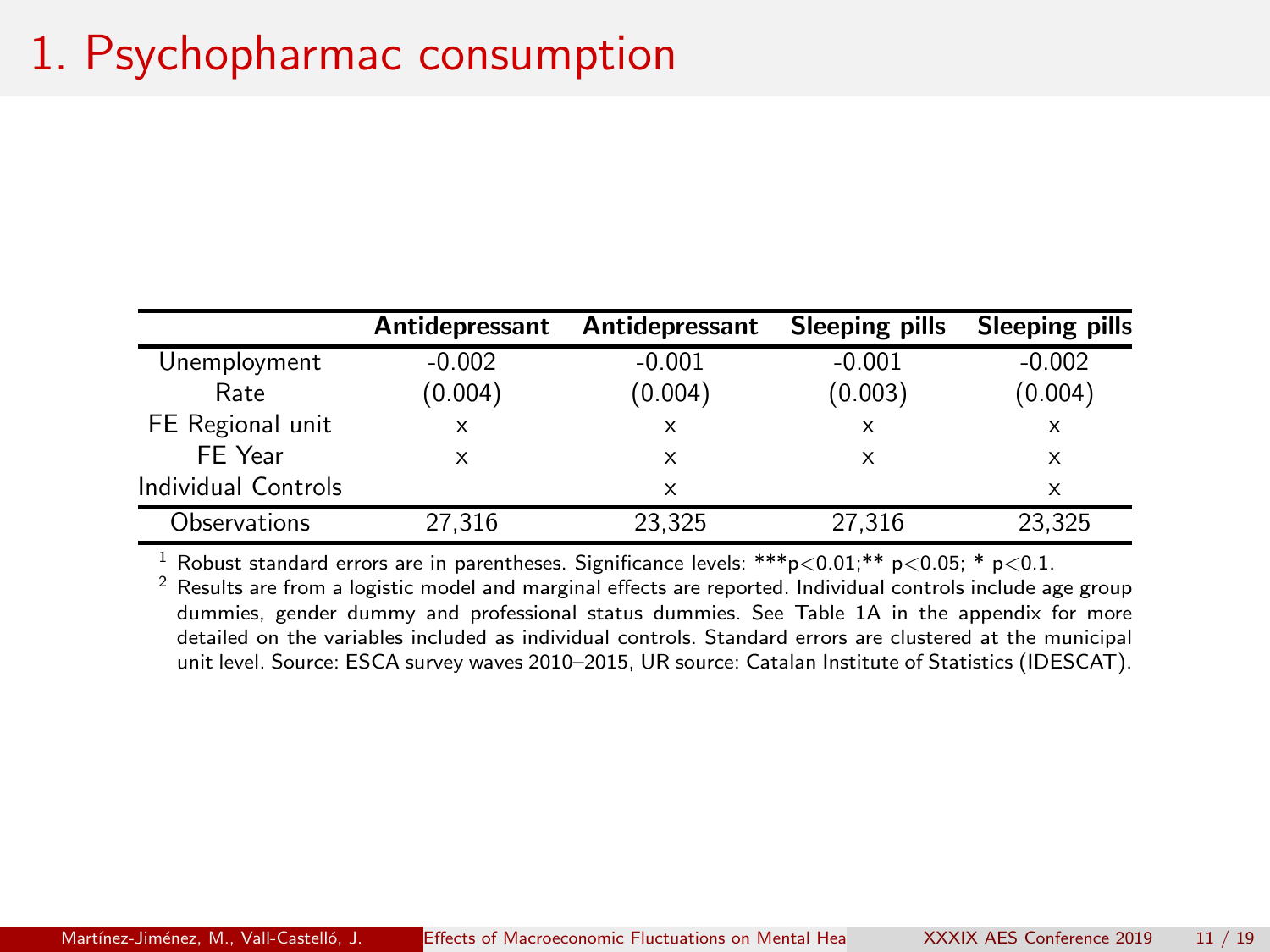### 2. Mental health and health status

|                     | Depression | <b>Depression</b> | Risk of poor<br><b>Mental Health</b> | Risk of poor<br><b>Mental Health</b> | Chronic<br>illness | Chronic<br>illness | SAH      | <b>SAH</b> |
|---------------------|------------|-------------------|--------------------------------------|--------------------------------------|--------------------|--------------------|----------|------------|
| Unemployment        | $-0.008$   | $-0.010$          | $-0.007$                             | $-0.011$                             | 0.006              | 0.004              | $-0.001$ | 0.008      |
| Rate                | (0.006)    | (0.013)           | (0.009)                              | (0.007)                              | (0.009)            | (0.009)            | (0.005)  | (0.006)    |
| FE Regional unit    | x          | ×                 | X                                    | X                                    | $\times$           | X                  | ×        | X          |
| FE Year             | x          | ×                 | x                                    | x                                    | $\times$           | ×                  | ×        | x          |
| Individual Controls |            | ×                 |                                      | x                                    |                    | X                  |          | X          |
| Observations        | 27.315     | 23.324            | 27.316                               | 23.324                               | 27.315             | 23.324             | 27.315   | 23.324     |

<sup>1</sup> Robust standard errors are in parentheses. Significance levels: \*\*\*p<0.01;\*\* p<0.05; \* p<0.1.

 $<sup>2</sup>$  Results are from a logistic model and marginal effects are reported. Individual controls include age group dummies, gender dummy and professional</sup> status dummies. See Table 1A in the appendix for more detailed on the variables included as individual controls. Standard errors are clustered at the municipal unit level. Source: ESCA survey waves 2010–2015, UR source: Catalan Institute of Statistics (IDESCAT).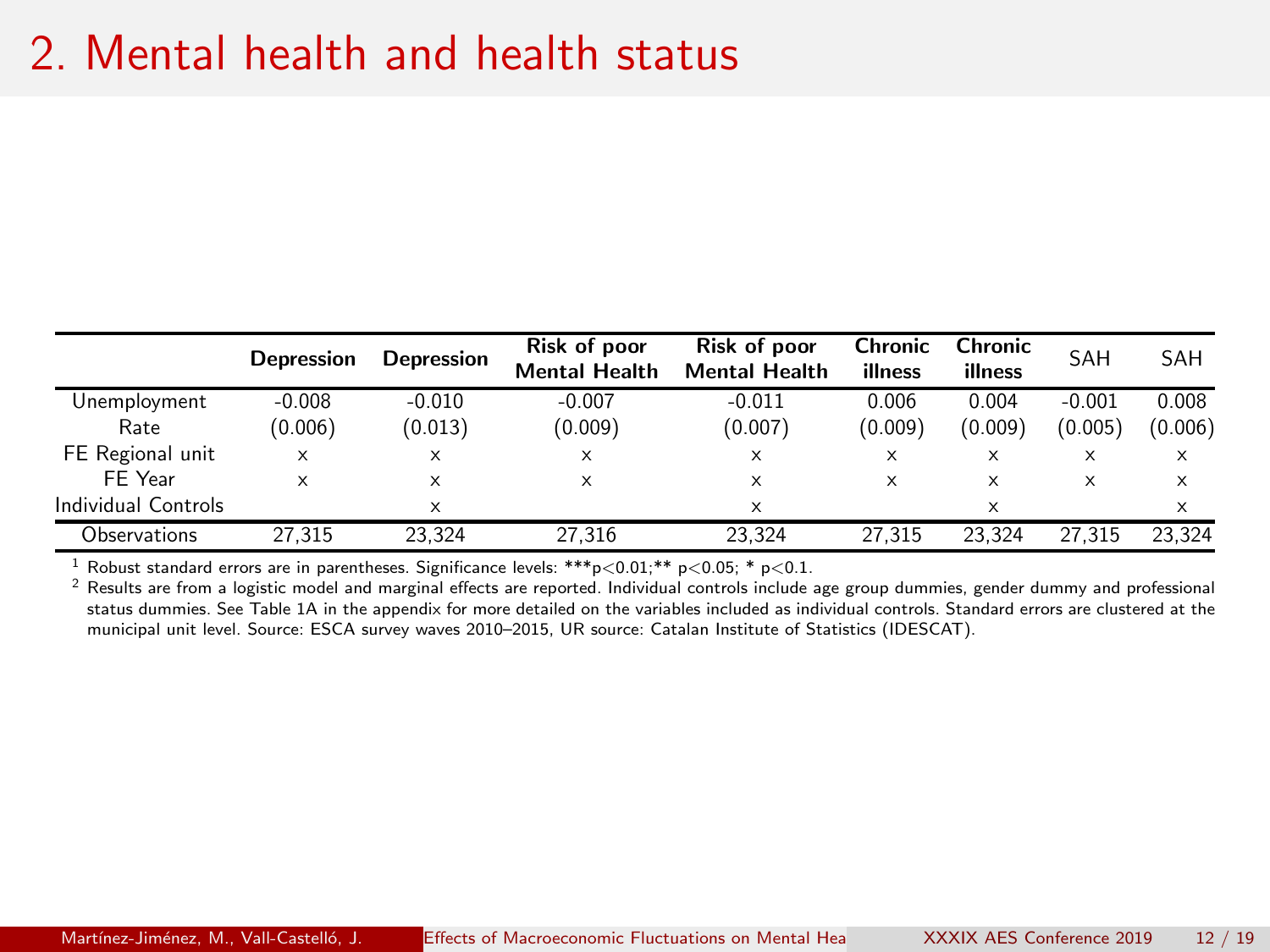### 3. Individual health behaviors

|                     | <b>Physical Activity</b> | <b>Physical Activity</b> | Smoking | Smoking | Hours' Sleep | Hours' Sleep |
|---------------------|--------------------------|--------------------------|---------|---------|--------------|--------------|
| Unemployment        | 0.007                    | 0.008                    | 0.001   | 0.003   | $-0.007$     | $-0.011**$   |
| Rate                | (0.012)                  | (0.007)                  | (0.006) | (0.007) | (0.006)      | (0.009)      |
| FE Regional unit    | x                        | x                        | x       | ×       | x            | X            |
| FE Year             |                          | x                        | x       | x       | x            | X            |
| Individual Controls |                          | x                        |         | x       |              | x            |
| Observations        | 27.295                   | 23.311                   | 27.316  | 23.325  | 17.500       | 13.776       |

<sup>1</sup> Robust standard errors are in parentheses. Significance levels: \*\*\*p<0.01;\*\* p<0.05; \* p<0.1.

 $2$  Results are from a logistic model and marginal effects are reported. Individual controls include age group dummies, gender dummy and professional status dummies. See Table 1A in the appendix for more detailed on the variables included as individual controls. Standard errors are clustered at the municipal unit level. Source: ESCA survey waves 2010–2015, UR source: Catalan Institute of Statistics (IDESCAT).

 $\Rightarrow$  When the local economy deteriorates *(i.e. the local unemployment rate increase in* 10 percentage points) the probability of sleeping more than 6 hours decreases (by 1.1 percentage points).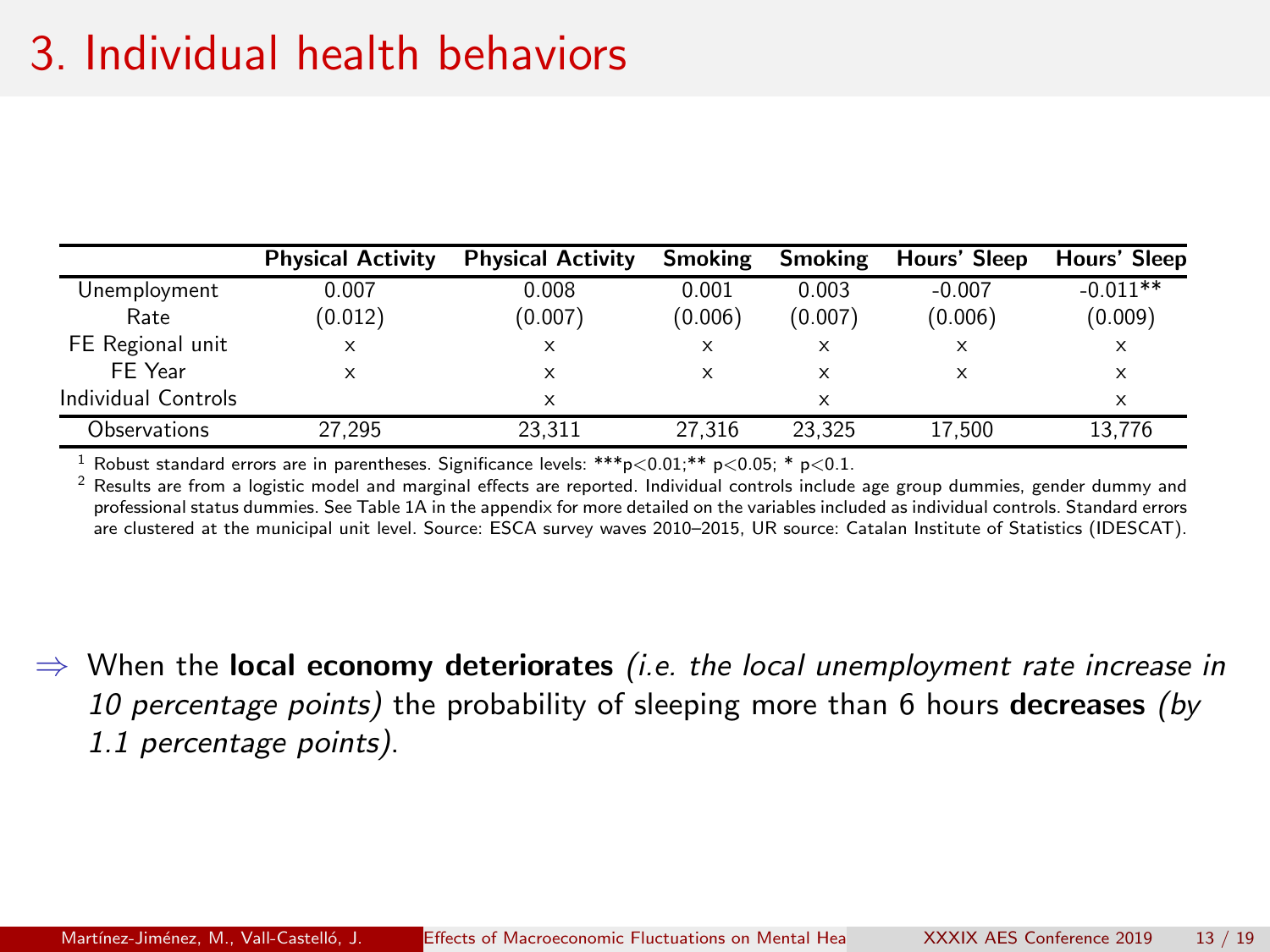# HETEROGENEOUS RESULTS

#### 1. Psychotropic drugs consumption:

|                                                        | Female    | Male      | Aged 20-35  | Aged 35-50 | Aged 50-65 | Aged 65-80 | Aged $80+$ |
|--------------------------------------------------------|-----------|-----------|-------------|------------|------------|------------|------------|
|                                                        | subsample | subsample | subsample   | subsample  | subsample  | subsample  | subsample  |
| <b>Probability of Consumption Antidepressant drugs</b> |           |           |             |            |            |            |            |
| Unemployment                                           | $-0.003$  | $-0.001$  | $-0.013**$  | 0.006      | 0.001      | $-0.024$   | 0.022      |
| Rate                                                   | (0.007)   | (0.004)   | (0.005)     | (0.014)    | (0.009)    | (0.019)    | (0.019)    |
| <b>Probability of Consumption Sleeping Pills</b>       |           |           |             |            |            |            |            |
| Unemployment                                           | $-0.002$  | $-0.003$  | $-0.014***$ | $0.008*$   | $-0.001$   | 0.002      | $-0.017$   |
| Rate                                                   | (0.007)   | (0.008)   | (0.005)     | (0.005)    | (0.015)    | (0.018)    | (0.026)    |
| Observations                                           | 11.428    | 11.897    | 3.818       | 4.926      | 4.247      | 2.517      | 1.591      |

<sup>1</sup> Robust standard errors are in parentheses. Significance levels: \*\*\*p<0.01;\*\* p<0.05; \* p<0.1.<br>
<sup>2</sup> Penulte are from a lagit model and magnipal effects are reported. Fixed effects for regional wri

<sup>2</sup> Results are from a logit model and marginal effects are reported. Fixed effects for regional unit and time controlled. Individual controls include age group dummies, gender dummy and professional status dummies. See Table 1A in the appendix for more detailed on the variables included as individual controls. Standard errors are clustered at the municipal unit level. Source: ESCA survey waves 2010–2015, UR source: Catalan Institute of Statistics (IDESCAT).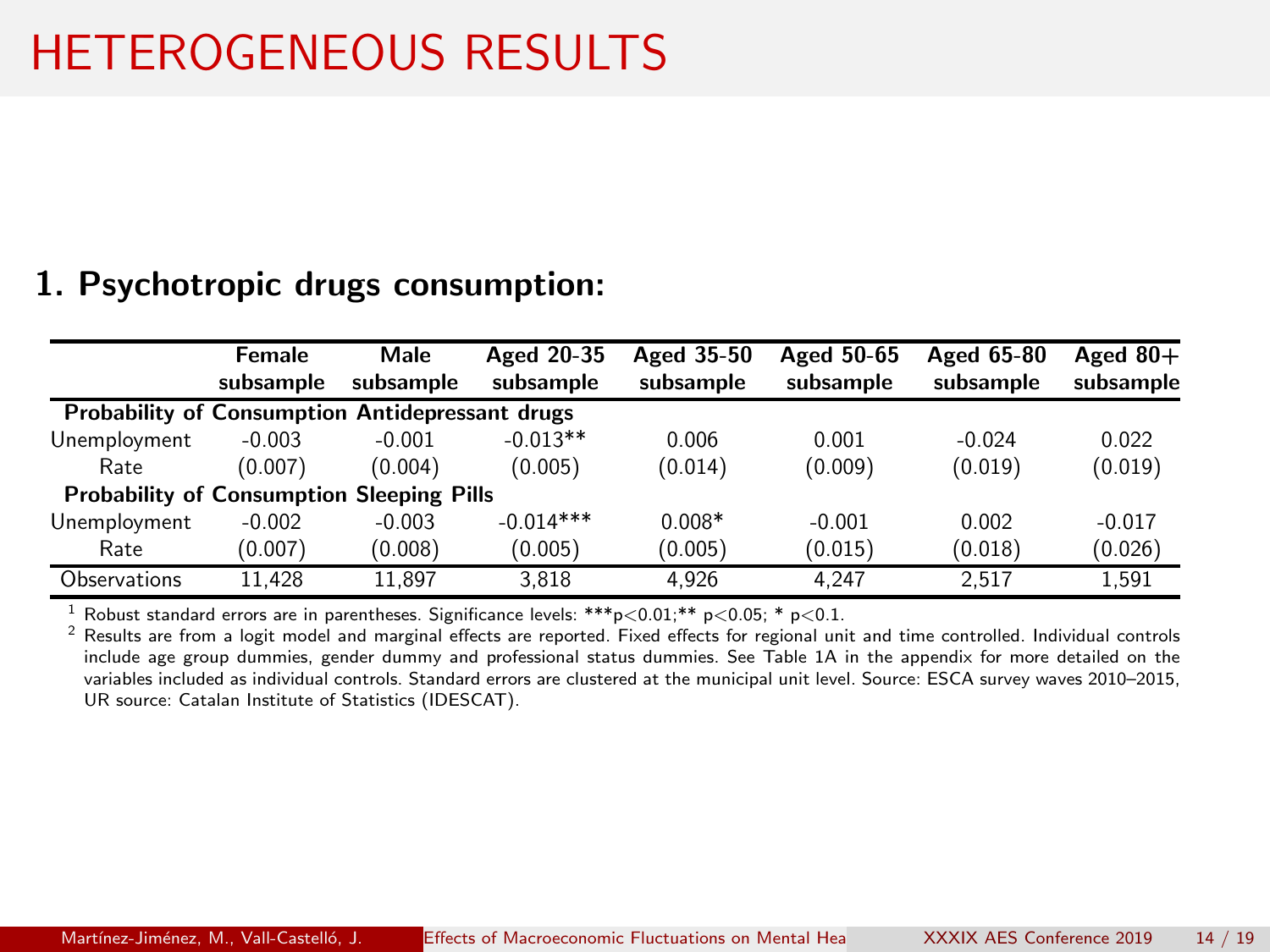#### 2. Mental, physical and self-assessed health measures:

|                                                      | Female                                                       | Male      | Aged 20-35 | Aged 35-50 | Aged 50-65 | Aged 65-80 | Aged $80+$ |  |  |  |
|------------------------------------------------------|--------------------------------------------------------------|-----------|------------|------------|------------|------------|------------|--|--|--|
|                                                      | subsample                                                    | subsample | subsample  | subsample  | subsample  | subsample  | subsample  |  |  |  |
| Probability of suffering chronic illness             |                                                              |           |            |            |            |            |            |  |  |  |
| Unemployment                                         | 0.002                                                        | 0.007     | $-0.013$   | 0.029      | 0.009      | $-0.011$   | $-0.016$   |  |  |  |
| Rate                                                 | (0.009)                                                      | (0.012)   | (0.027)    | (0.020)    | (0.011)    | (0.008)    | (0.019)    |  |  |  |
| O <sub>bs</sub>                                      | 11.427                                                       | 11.897    | 4.130      | 5.029      | 4.247      | 1.953      | 1.619      |  |  |  |
| Probability of reporting a good self-assessed health |                                                              |           |            |            |            |            |            |  |  |  |
| Unemployment                                         | 0.006                                                        | 0.010     | $0.034**$  | 0.004      | 0.002      | 0.017      | $-0.015$   |  |  |  |
| Rate                                                 | (0.007)                                                      | (0.009)   | (0.014)    | (0.021)    | (0.016)    | (0.027)    | (0.026)    |  |  |  |
| O <sub>bs</sub>                                      | 11.427                                                       | 11.897    | 4.008      | 5.029      | 4.246      | 2.517      | 1.619      |  |  |  |
| Probability of suffering depression/anxiety          |                                                              |           |            |            |            |            |            |  |  |  |
| Unemployment                                         | $-0.007$                                                     | $-0.015*$ | $-0.016$   | $-0.002$   | $-0.006$   | $-0.028$   | $-0.017$   |  |  |  |
| Rate                                                 | (0.012)                                                      | (0.008)   | (0.013)    | (0.012)    | (0.018)    | (0.029)    | (0.023)    |  |  |  |
| O <sub>bs</sub>                                      | 11.427                                                       | 11.897    | 4.130      | 5.029      | 4.247      | 2.517      | 1.591      |  |  |  |
|                                                      | Probability of risk of poor Mental Health using GHQ-12 index |           |            |            |            |            |            |  |  |  |
| Unemployment                                         | $-0.014$                                                     | $-0.010$  | $-0.011$   | $-0.006$   | $-0.015$   | $-0.008$   | $-0.038*$  |  |  |  |
| Rate                                                 | (0.008)                                                      | (0.008)   | (0.012)    | (0.018)    | (0.014)    | (0.022)    | (0.023)    |  |  |  |
| Observations                                         | 11.428                                                       | 11.897    | 4.074      | 5.029      | 4.247      | 4.247      | 1.481      |  |  |  |

<sup>1</sup> Robust standard errors are in parentheses. Significance levels: \*\*\*p<0.01;\*\* p<0.05; \* p<0.1.<br><sup>2</sup> Results are from a logit model and marginal effects are reported. Fixed effects for regional un

<sup>2</sup> Results are from a logit model and marginal effects are reported. Fixed effects for regional unit and time controlled. Individual controls include age group dummies, gender dummy and professional status dummies. See Table 1A in the appendix for more detailed on the variables included as individual controls. Standard errors are clustered at the municipal unit level. Source: ESCA survey waves 2010–2015, UR source: Catalan Institute of Statistics (IDESCAT).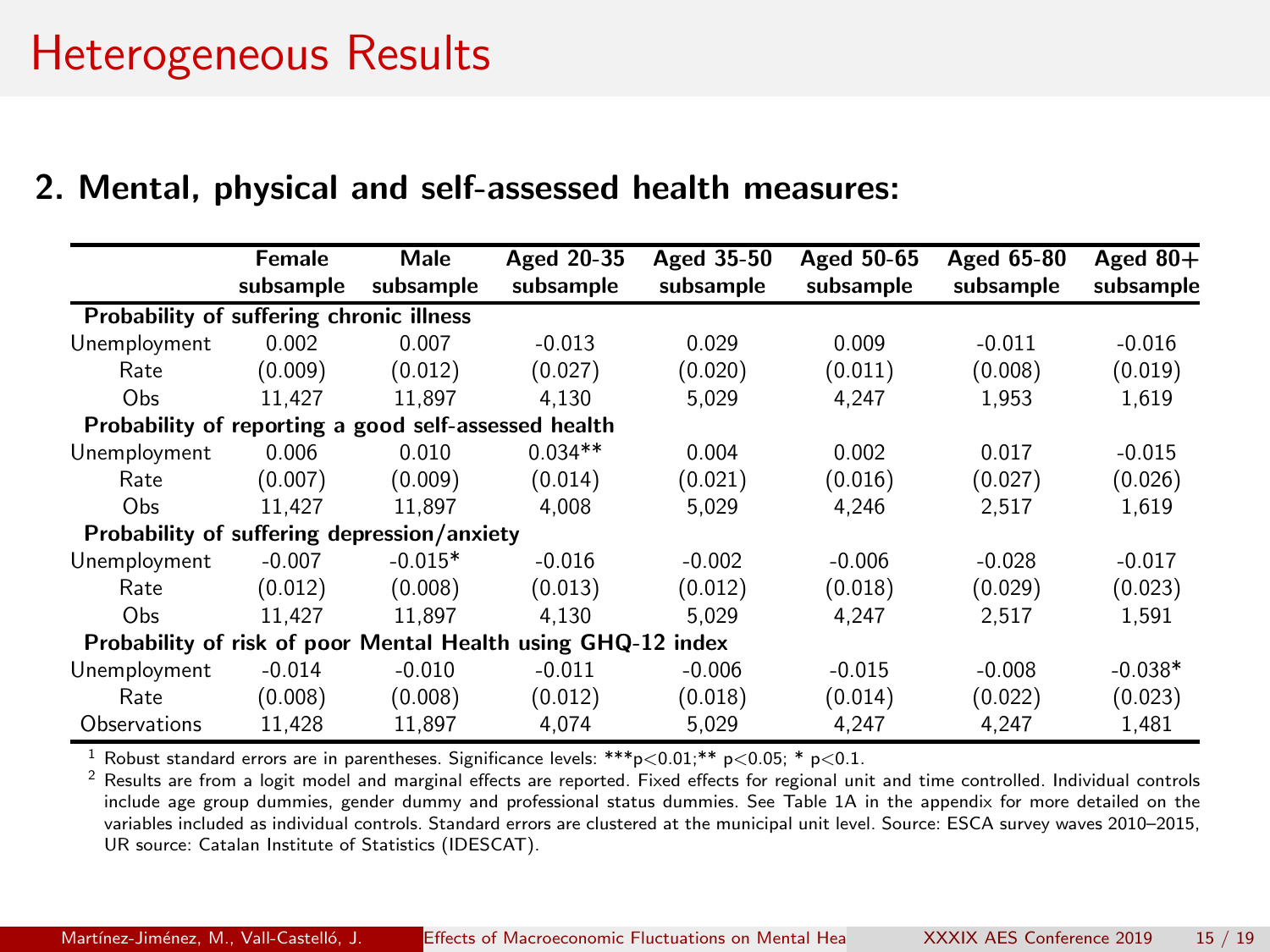#### 3. Individual health behaviour measures:

|                                           | Female    | Male      | Aged 20-35 | Aged 35-50 | Aged 50-65 | Aged 65-80 | Aged $80+$ |
|-------------------------------------------|-----------|-----------|------------|------------|------------|------------|------------|
|                                           | subsample | subsample | subsample  | subsample  | subsample  | subsample  | subsample  |
| Probability of sleep more than 6 hours    |           |           |            |            |            |            |            |
| Unemployment                              | $-0.004$  | $-0.018*$ | 0.006      | $-0.012$   | $-0.025$   | $-0.042$   | 0.008      |
| Rate                                      | (0.012)   | (0.011)   | (0.012)    | (0.010)    | (0.024)    | (0.046)    | (0.039)    |
| Obs                                       | 6.769     | 7.007     | 2.180      | 3.012      | 2.456      | 1.339      | 896        |
| Probability of practice physical activity |           |           |            |            |            |            |            |
| Unemployment                              | 0.010     | 0.006     | $-0.003$   | 0.001      | $0.026**$  | 0.024      | 0.004      |
| Rate                                      | (0.010)   | (0.009)   | (0.018)    | (0.013)    | (0.012)    | (0.022)    | (0.036)    |
| Obs                                       | 11.420    | 11.891    | 4.129      | 5.028      | 4.243      | 2.512      | 1.617      |
| Probability of smoking                    |           |           |            |            |            |            |            |
| Unemployment                              | 0.003     | 0.001     | 0.002      | $-0.003$   | 0.009      | $0.034**$  | 0.002      |
| Rate                                      | (0.009)   | (0.011)   | (0.021)    | (0.012)    | (0.018)    | (0.014)    | (0.013)    |
| Observations                              | 11.428    | 11.897    | 4.131      | 5.029      | 4.247      | 2.470      | 1.219      |

<sup>1</sup> Robust standard errors are in parentheses. Significance levels: \*\*\*p<0.01;\*\* p<0.05; \* p<0.1.

 $2$  Results are from a logit model and marginal effects are reported. Fixed effects for regional unit and time controlled. Individual controls include age group dummies, gender dummy and professional status dummies. See Table 1A in the appendix for more detailed on the variables included as individual controls. Standard errors are clustered at the municipal unit level. Source: ESCA survey waves 2010–2015, UR source: Catalan Institute of Statistics (IDESCAT).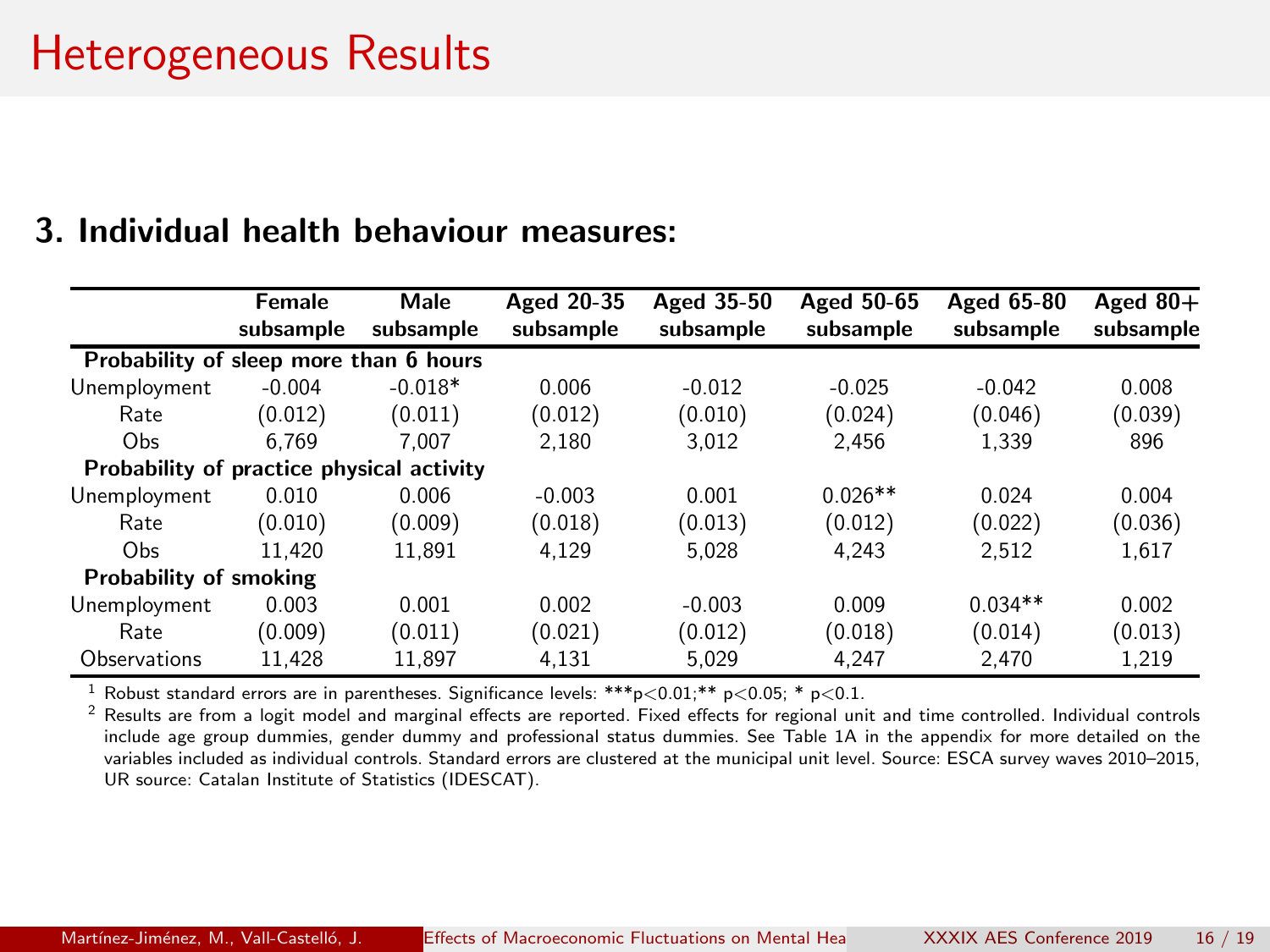### **Discussion**

The main findings show that:

- Local changes in the economic situation during the studied period 2010-2015 are not significantly associated with changes in the risk of using psychotropic drugs nor in the mental health status.
- The local business cycle conditions have **consequences on mental health** depending on the gender and age group:
	- **1** Deterioration in the local labour market conditions are associated with a **lower** likelihood of consuming psychotropic drugs for individuals aged 20 to 35 years old.
	- **2** For this group of individuals, we show that increases in the probability of reporting good self-assessed health.
	- <sup>3</sup> We find that men have a lower incidence of depression or anxiety when local labour market conditions deteriorate.
	- $\Rightarrow$  We are able to shed light on the **underlying mechanism** that governs the relation between deterioration of the local labour market conditions and mental health and psychotropic consumption.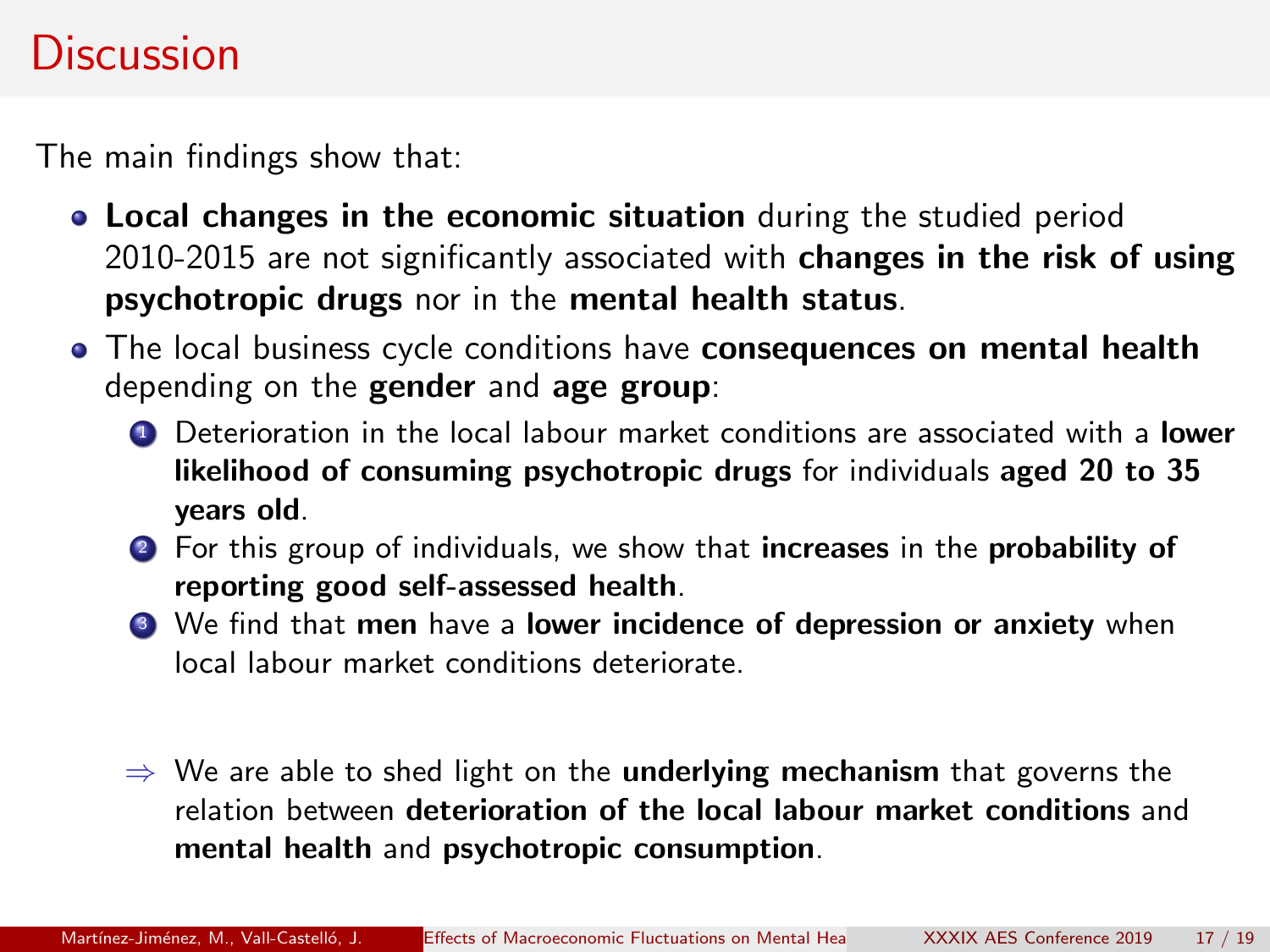#### THANKS FOR YOUR ATTENTION

QUESTIONS?

m.martinezjimenez@lancaster.ac.uk